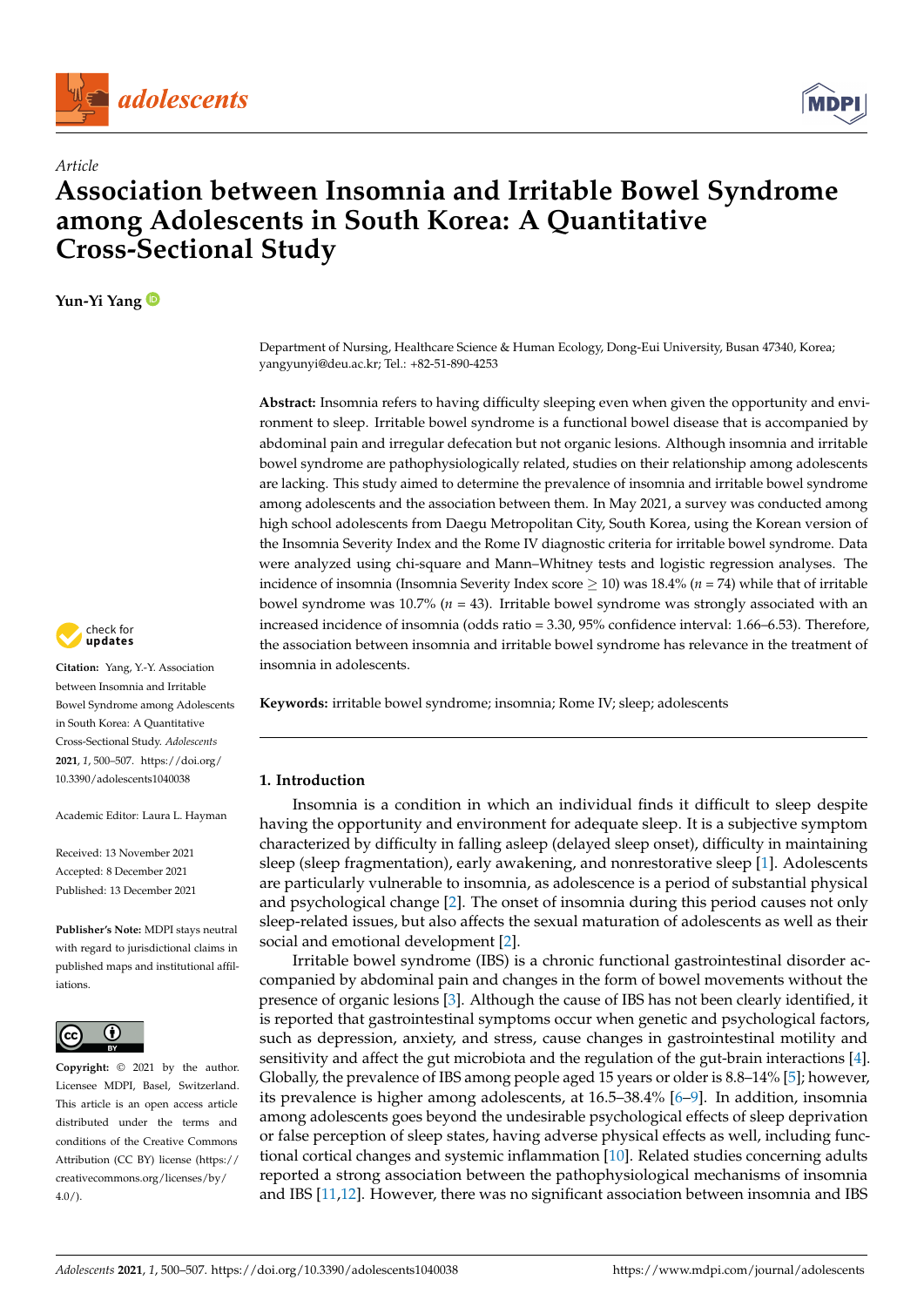in a previous study of adolescents [\[9\]](#page-6-6). Additionally, a recent meta-analysis suggested the need for specific studies on insomnia and IBS among adolescents [\[13\]](#page-6-10). Despite this, only a few studies have examined the association between insomnia and IBS among adolescents, and none were conducted in South Korea. To bridge this gap, this study was conducted to determine the prevalence of insomnia and IBS among high school adolescents in South Korea and to investigate the association between the two disorders.

#### **2. Materials and Methods**

#### *2.1. Research Design*

This cross-sectional study aimed to determine the association between insomnia and IBS and was conducted in two high schools in Daegu Metropolitan City, South Korea.

#### *2.2. Setting and Participants*

The participants included adolescents attending high school. However, participants recruited by the researcher were asked whether they had organic digestive disorders (e.g., Crohn's disease, lactose malabsorption, colon cancer, obstructive bowel disease, etc.) or were taking sleep medication (e.g., sleeping pills, sleep inducers, etc.) and were excluded if appropriate. South Korean high schools consist of three grades, with students aged 15 years or older. The number of participants needed for this study was calculated using G-Power 3.12 software. Based on a logistic regression analysis, 409 participants were recruited for this study, which was the minimum sample size needed to maintain a significance level of 0.05, an effect size of 1.5, and a power of 0.90. Seven participants were excluded for incomplete responses to the questionnaires, and the data from 402 participants were analyzed (response rate: 99.5%).

#### *2.3. Research Tools*

#### 2.3.1. Demographic Characteristics

Demographic characteristics comprised seven items: age, drinking status, smoking status, presence of a sleeping partner in the same room, mean total sleep time per week, mean exercise time per week, and mean smartphone usage time.

#### 2.3.2. Insomnia

Developed by Bastien et al. [\[14\]](#page-6-11), the Insomnia Severity Index (ISI) is a tool used to evaluate the severity of insomnia according to the diagnostic criteria of the Diagnostic and Statistical Manual of Mental Disorders IV and the International Classification of Sleep Disorders. This study used the Korean version of the K-ISI adapted by Cho et al. [\[14\]](#page-6-11). The seven-item tool is based on a five-point Likert scale to evaluate the severity of insomnia over the previous two weeks, the degree of satisfaction regarding the current sleep pattern, the degree to which sleep problems interfere with daytime functioning, the degree of impairment due to sleep problems, and the degree of concern about sleep problems. The total score is interpreted as follows: absence of insomnia (0–7), sub-threshold insomnia (8–14), moderate insomnia (15–21), and severe insomnia (22–28) [\[15\]](#page-6-12). This study followed the interpretation of a previous study [\[15\]](#page-6-12) that classified a score of 10 or more as indicative of insomnia. At the time of its development, the ISI had a Cronbach's  $\alpha$  of 0.74 and the K-ISI, adapted by Cho et al. [\[16\]](#page-6-13), had a Cronbach's  $\alpha$  of 0.87, while its Cronbach's  $\alpha$  in this study was 0.72.

#### 2.3.3. IBS

For the diagnosis of IBS, this study used the IBS module for children and adolescents that was developed by Hyams et al. [\[17\]](#page-6-14) based on the Rome IV criteria and then translated by Han et al. [\[18\]](#page-6-15). The tool comprises 10 items, and the diagnostic criteria for IBS refer to symptoms that began at least two months ago; abdominal pain at least once a week for the past two months; and meeting one or more of the following three criteria: (1) improvement of symptoms after a bowel movement, (2) a change in the frequency of bowel movements,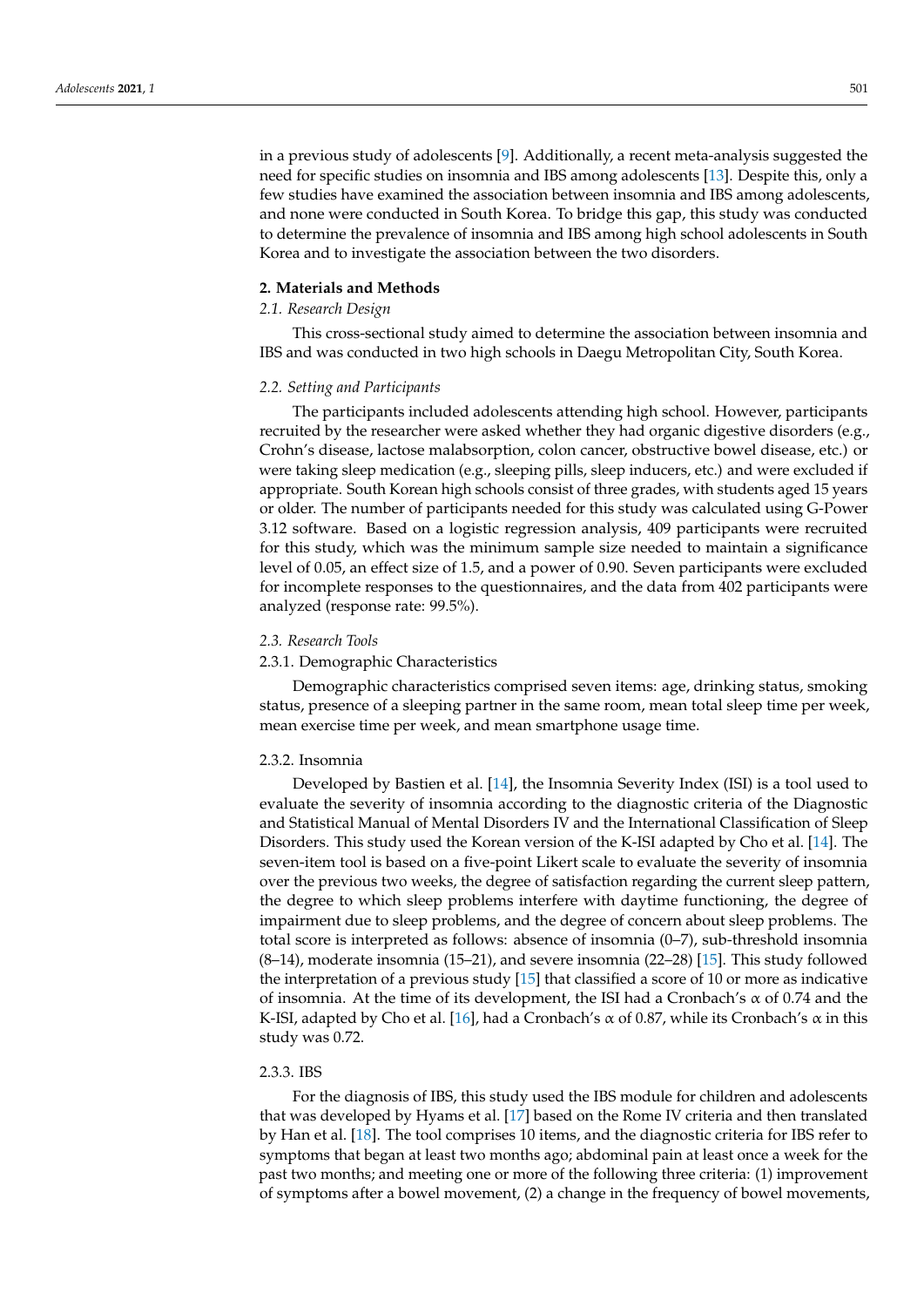and (3) a change in the form of the bowel movements. The criteria for classifying IBS symptom type were based on two items relating to the differences in the frequency of diarrhea and constipation. If the frequency of occurrence of diarrhea and constipation are similar, the symptom type is classified as mixed type, and if there are no instances of diarrhea or constipation, it is regarded as an unclassified type.

#### *2.4. Data Collection*

The data were collected over a period of 10 days from 12 to 21 May 2021. After obtaining approval from the heads of two high schools in Daegu Metropolitan City, South Korea, the researcher directly distributed and collected consent forms and questionnaires from students who voluntarily agreed to participate in the study. The researcher fully explained to the participants the study inclusion and exclusion criteria, purpose, necessity, and procedure. Participants were informed that they could withdraw from the study at any point without penalty.

#### *2.5. Data Analysis and Statistical Methods*

The collected data were analyzed using the SPSS/WIN 22.0, as follows. Frequencies and percentages, as well as the mean and standard deviations, were calculated to determine participants' demographic characteristics, prevalence of insomnia, and severity of insomnia. Based on the differences in demographic characteristics and the prevalence of IBS corresponding to the prevalence of insomnia, the chi-square test was used to analyze the nominal variables, while the Mann–Whitney test was used to analyze the continuous variables, as the normality of these variables was not verified. A logistic regression analysis was conducted based on the prevalence of insomnia to determine the association between insomnia and IBS.

# **3. Results**

#### *3.1. Demographic Characteristics*

The mean age of the participants was 16.87 ( $\pm$ 0.7) years. Among the participants, 278 (69.2%) were boys and 124 (30.8%) were girls. Among them, 32 (8.0%) said they were smokers and had smoked over the last two weeks, while 49 (12.2%) said they were used to drinking and had consumed alcohol in the last two weeks. Of the participants, 33 (8.2%) had a partner who slept with them in the same room. In addition, participants' mean sleep time was 387.6 min/day ( $\pm$ 63.0). Their mean exercise time was 62.2 min/day ( $\pm$ 55.0), and their mean smartphone usage time was  $165.6$  min/day ( $\pm$ 112.2) (Table [1\)](#page-2-0).

| Variable                            | <b>Category or Range</b> | Mean $\pm$ SD or <i>n</i> (%) |
|-------------------------------------|--------------------------|-------------------------------|
| Age                                 | $15 - 18$                | $16.87 \pm 0.72$              |
| <b>Sex</b>                          | Boy<br>Girl              | 278 (69.2)<br>124 (30.8)      |
| Smoking                             | Yes<br>N <sub>0</sub>    | 32(8.0)<br>370 (92.0)         |
| Drinking                            | Yes<br>N <sub>0</sub>    | 49 (12.2)<br>353 (87.8)       |
| Sleeping partner                    | Yes<br>N <sub>0</sub>    | 33(8.2)<br>369 (91.8)         |
| Sleeping time (min/day)             | 180-600                  | $387.59 + 62.96$              |
| Exercise time (min/day)             | $0 - 320$                | $62.19 \pm 54.96$             |
| Smart phone using time<br>(min/day) | $0 - 780$                | $165.58 \pm 112.18$           |

<span id="page-2-0"></span>**Table 1.** Demographic characteristics (*n* = 402).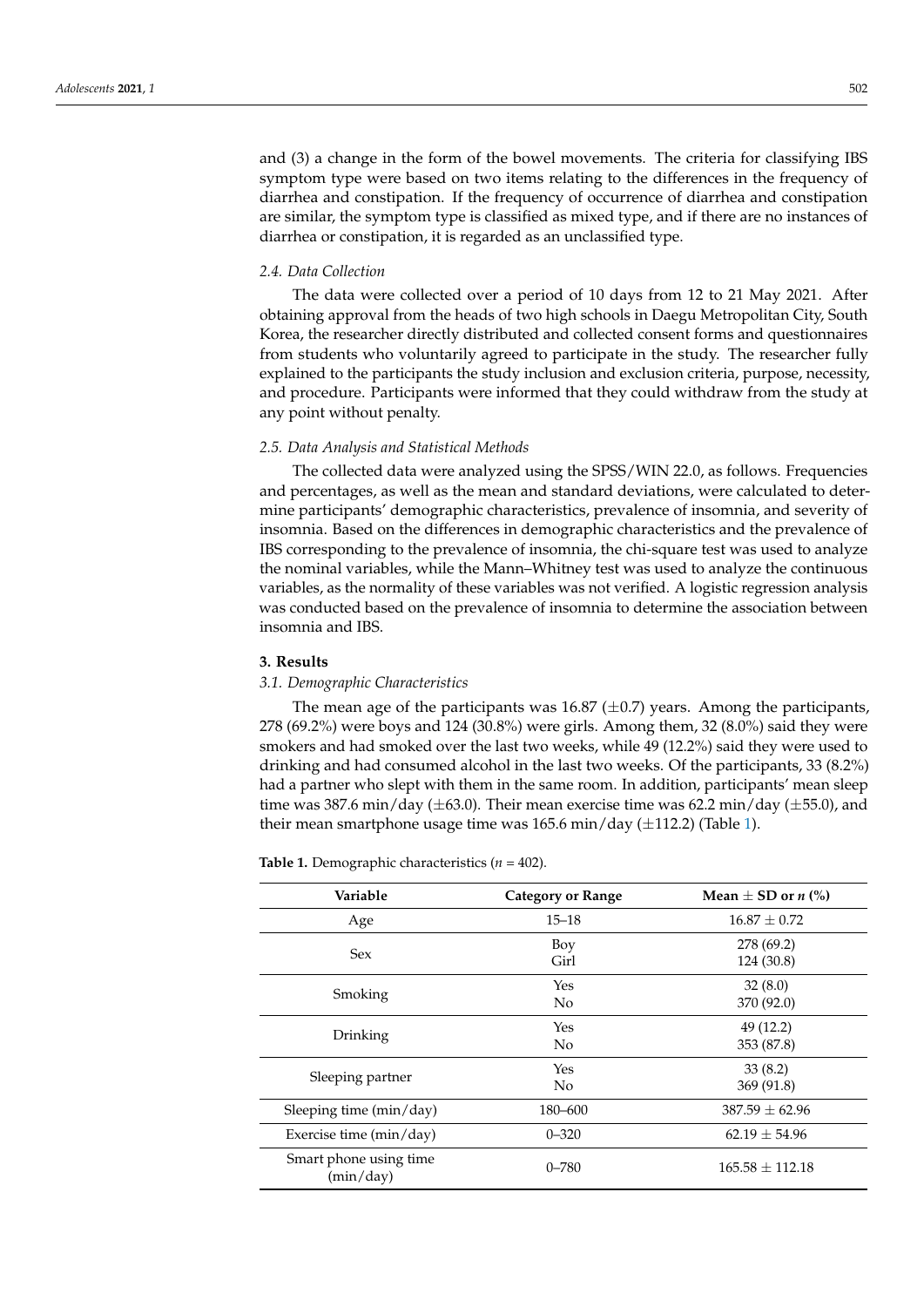# *3.2. Prevalence and Severity of Insomnia in Participants*

Of the participants, 74 (18.4%) had a score indicative of insomnia (ISI score  $>$  10), and the average severity of insomnia was 5.76  $(\pm 4.14)$  points (Table [2\)](#page-3-0).

<span id="page-3-0"></span>**Table 2.** Severity and prevalence of insomnia ( $n = 402$ ).

| Variable                        | Category or Range | Mean $\pm$ SD or <i>n</i> (%) |
|---------------------------------|-------------------|-------------------------------|
| Insomnia ( $>$ ISI score 10)    | Yes<br>No         | 74 (18.4)<br>328(81.6)        |
| Insomnia severity<br><b>TOT</b> | $0 - 22$          | $5.76 + 4.14$                 |

ISI = Insomnia Severity Index.

# *3.3. Prevalence and Subtypes of IBS in Participants*

Of the participants, 43 (10.7%) had IBS according to the Rome IV criteria. Regarding the subtypes of IBS, two participants (4.7%) were classified as "constipation-predominant", four (9.3%) were "diarrhea-predominant", 32 (74.4%) were "mixed", and five (11.6%) were in the "unclassified" category (Table [3\)](#page-3-1).

<span id="page-3-1"></span>**Table 3.** Prevalence of IBS diagnosed by Rome IV and distributions of IBS subtypes (*n* = 402).

| Variable     | Category                                      | $n\left(\%\right)$            |  |
|--------------|-----------------------------------------------|-------------------------------|--|
| <b>IBS</b>   | Yes<br>N <sub>0</sub>                         | 43(10.7)<br>359 (89.3)        |  |
| IBS subtypes | Constipation-predominant                      | 2(4.7)                        |  |
|              | Diarrhea-predominant<br>Mixed<br>Unclassified | 4(9.3)<br>32(74.4)<br>5(11.6) |  |

IBS = irritable bowel syndrome.

*3.4. Differences in Demographic Characteristics and the Prevalence of IBS Corresponding to the Prevalence of Insomnia*

The following differences were identified based on the prevalence of insomnia in the participants: smokers ( $\chi^2$  = 8.44,  $p$  = 0.004) and IBS ( $\chi^2$  = 14.31,  $p$  < 0.001). However, there were no differences based on the prevalence of insomnia in terms of the following: age (U = 11.85,  $p = 0.725$ ), alcohol consumption ( $\chi^2 = 1.37$ ,  $p = 0.241$ ), sleep partner ( $\chi^2 = 0.01$ , *p* = 0.972), exercise time (U = 11.93, *p* = 0.819), smartphone usage time (U = 12.01, *p* = 0.887), and sleep time (U = 11.18,  $p = 0.290$ ) (Table [4\)](#page-3-2).

|  | <b>Table 4.</b> Comparison of characteristics between insomnia and non-insomnia groups ( $n = 402$ ). |  |  |  |  |  |  |  |  |  |  |  |
|--|-------------------------------------------------------------------------------------------------------|--|--|--|--|--|--|--|--|--|--|--|
|--|-------------------------------------------------------------------------------------------------------|--|--|--|--|--|--|--|--|--|--|--|

<span id="page-3-2"></span>

|                  | Insomnia    |                                                    |                             |               |                  |  |  |  |
|------------------|-------------|----------------------------------------------------|-----------------------------|---------------|------------------|--|--|--|
|                  |             | Yes $(n = 74)$                                     | No $(n = 328)$              |               |                  |  |  |  |
| Variable         | Category    | Mean $\pm$ SD<br>or $n$ $\left(\frac{9}{6}\right)$ | Mean $\pm$ SD<br>or $n$ (%) | $\chi^2$ or U | $\boldsymbol{p}$ |  |  |  |
| Age              |             | $16.84 \pm 0.81$                                   | $16.87 \pm 0.70$            | 11.85         | $0.725 +$        |  |  |  |
| Sex              | Boy<br>Girl | 53 (71.6)<br>21(28.4)                              | 225(68.6)<br>103 (31.4)     | 0.26          | 0.611            |  |  |  |
| Smoking          | Yes<br>No   | 12(16.2)<br>62(83.8)                               | 20(6.1)<br>308 (93.9)       | 8.44          | 0.004            |  |  |  |
| Drinking         | Yes<br>No   | 12(16.2)<br>62(83.8)                               | 37(11.3)<br>291 (88.7)      | 1.37          | 0.241            |  |  |  |
| Sleeping partner | Yes<br>No   | 6(8.1)<br>68 (91.9)                                | 27(8.2)<br>301 (91.8)       | 0.01          | 0.972            |  |  |  |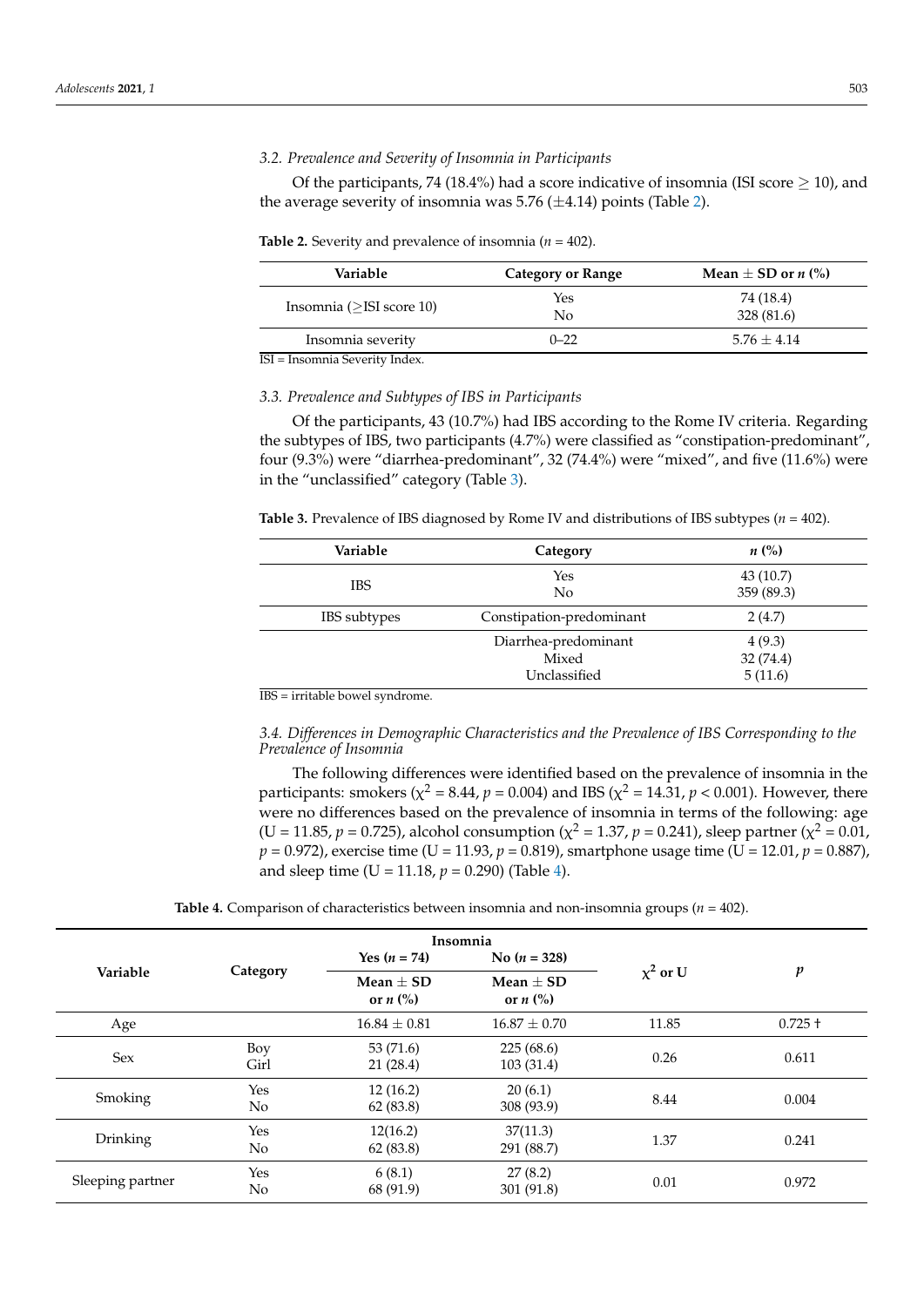| Insomnia                               |                              |                                                  |                                                  |               |                  |  |  |  |
|----------------------------------------|------------------------------|--------------------------------------------------|--------------------------------------------------|---------------|------------------|--|--|--|
| Variable                               |                              | Yes $(n = 74)$                                   | No $(n = 328)$                                   |               |                  |  |  |  |
|                                        | Category                     | $Mean + SD$<br>or $n$ $\left(\frac{9}{6}\right)$ | Mean $+$ SD<br>or $n$ $\left(\frac{9}{6}\right)$ | $\chi^2$ or U | $\boldsymbol{p}$ |  |  |  |
| Exercise time<br>(min/day)             |                              | $63.59 + 57.95$                                  | $61.87 + 0.70$                                   | 11.93         | $0.819 +$        |  |  |  |
| Smart phone using<br>time<br>(min/day) |                              | $159.43 + 109.83$                                | $166.97 + 112.83$                                | 12.01         | $0.887 +$        |  |  |  |
| Sleeping time<br>(min/day)             |                              | $377.46 + 69.70$                                 | $389.88 \pm 61.23$                               | 11.18         | $0.290 +$        |  |  |  |
| <b>IBS</b>                             | <b>Yes</b><br>N <sub>o</sub> | 17(23.0)<br>57 (77.0)                            | 26(7.9)<br>302(92.1)                             | 14.31         | ${}< 0.001$      |  |  |  |

**Table 4.** *Cont.*

IBS = irritable bowel syndrome-; † Mann–Whitney U test.

# *3.5. Regression Analysis According to the Prevalence of Insomnia*

Of the different logistic regression analysis methods, this study used the Wald backward elimination method with prevalence of insomnia as the dependent variable and the demographic characteristics and prevalence of IBS as independent variables. The final model was statistically significant ( $\chi^2$  = 17.89,  $p$  < 0.001). The Hosmer–Lemeshow test ( $\chi^2$  = 0.086,  $p$  = 0.769) demonstrated the goodness-of-fit of the final model with the data. Using this model to classify participants based on the prevalence of insomnia, 81.6% were correctly classified overall, and the final significant variables were smoking status  $(OR = 2.76, 95\% \text{ CI: } 1.26 - 6.07)$  and IBS  $(OR = 3.30, 95\% \text{ CI: } 1.66 - 6.53)$  (Table [5\)](#page-4-0).

|                                                                                                                                   |          |      |      |                 | 95% CI |       |       |
|-----------------------------------------------------------------------------------------------------------------------------------|----------|------|------|-----------------|--------|-------|-------|
| Variable                                                                                                                          | Category | В    |      | <b>SE</b><br>OR | Lower  | Upper | p     |
| Smoking                                                                                                                           | Yes      | 1.02 | 0.40 | 2.76            | 1.26   | 6.07  | 0.011 |
| <b>IBS</b>                                                                                                                        | Yes      | 1.19 | 0.35 | 3.30            | 1.66   | 6.53  | 0.001 |
| -2 Log Likelihood = 366.04, Hosmer and Lemeshow test: $\chi^2$ = 0.09, p = 0.769,<br>correct classification $\frac{6}{6}$ = 81.6% |          |      |      |                 |        |       |       |

<span id="page-4-0"></span>**Table 5.** Factors affecting insomnia prevalence among the participants ( $n = 402$ ).

 $\overline{SE}$  = standard error;  $\overline{OR}$  = odds ratio;  $\overline{CI}$  = confidence interval; IBS = irritable bowel syndrome.

#### **4. Discussion**

This study aimed to determine the prevalence of insomnia and IBS among adolescents and investigate the association between the two disorders. Among the study participants  $(n = 402)$ , the incidence of insomnia (ISI score  $\geq$  10) was 18.4%  $(n = 74)$  and the mean insomnia severity score of all the participants was  $5.76 \ (\pm 4.14)$  points, which were within the normal range. This result is similar to the incidence of insomnia (ISI score  $\geq$  9) among adolescents in Hong Kong (12.9%) [\[19\]](#page-6-16), and the mean insomnia severity score among adolescents in Germany, which is 5.91 ( $\pm$ 4.13) points [\[20\]](#page-6-17).

The incidence of IBS (Rome IV criteria) among the study participants was 10.7% (*n* = 43). This result is lower than the IBS incidence in both Indonesian adolescents (male: 62.9%) [\[9\]](#page-6-6), which is 38.4%, and Japanese adolescents, which is 18.6% [\[7\]](#page-6-18) based on the Rome III criteria. However, the IBS incidence among this study's participants was higher than that in Colombian adolescents, which is 2.3% (male: 45%) [\[21\]](#page-6-19) based on the same Rome IV criteria used in this study. When the diagnosis rates of IBS were compared based on the Rome III or Rome IV criteria, the rate of diagnosis was lower with the Rome IV criteria [\[21\]](#page-6-19), which indicates the need for further research on the incidence of IBS among adolescents with regard to the Rome IV criteria.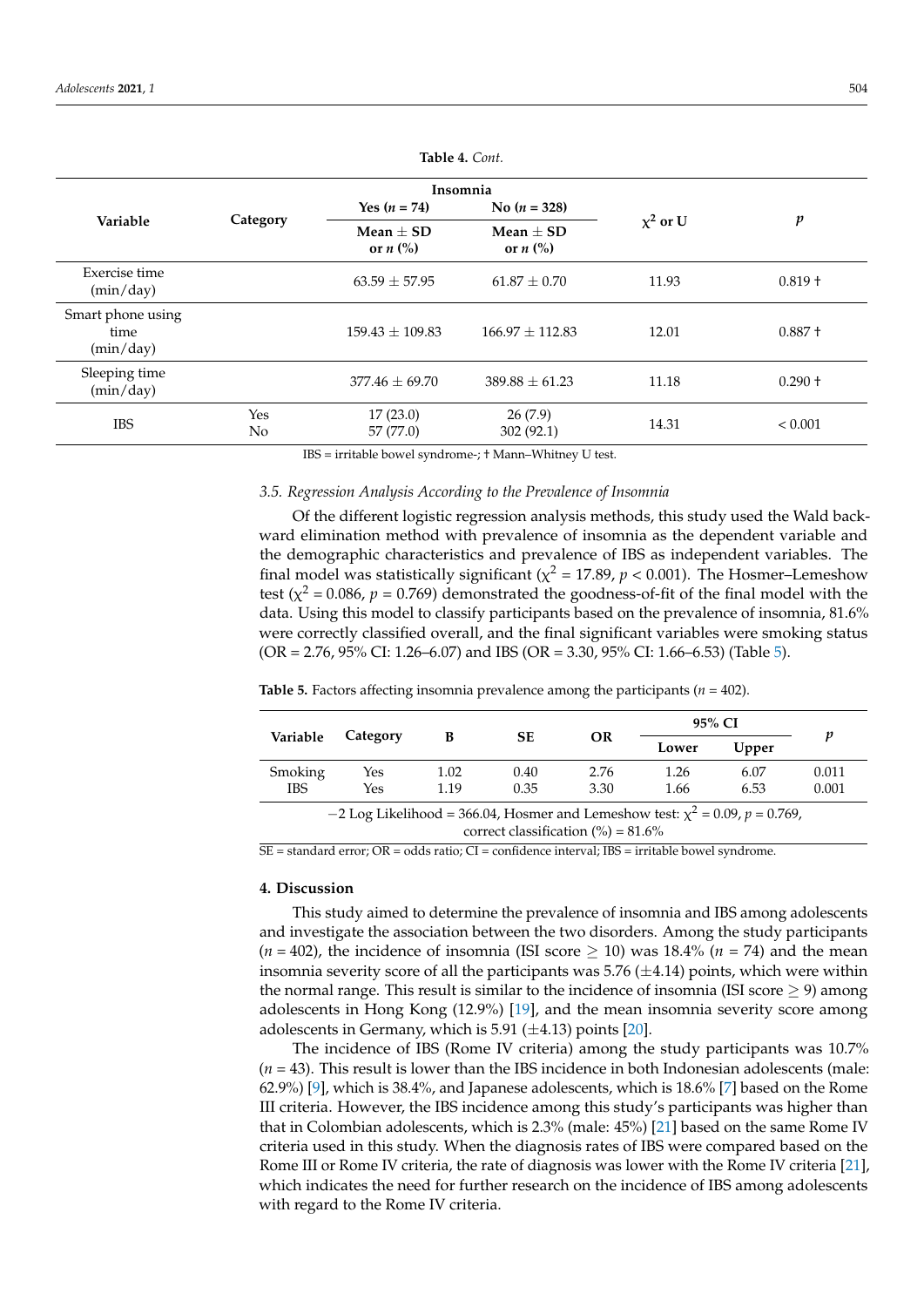Per the current findings, the prevalence of IBS among adolescents increased the incidence of insomnia by a factor of 3.3. This finding is similar to that of a study on Japanese adolescents [\[7\]](#page-6-18), which reported that sleep problems were significantly associated with IBS. However, the results differ from a study on Indonesian adolescents [\[9\]](#page-6-6), which found no association between IBS and insomnia. A systematic review of the association between IBS and sleep problems reported a strong association between insomnia and IBS [\[11\]](#page-6-8). Although the reason for this is not clear, it is speculated that the relationship between the two disorders is a vicious cycle that is closely related to the gut-brain axis [\[13\]](#page-6-10). In a previous study, IBS was associated with a delay in sleep onset in adolescents, which is a symptom of insomnia [\[7\]](#page-6-18). Future studies should investigate the specific symptoms of IBS that cause delayed sleep onset. Based on the results of this study, a relational approach between IBS and insomnia is mandated in the treatment of IBS and insomnia in adolescents.

In addition, smoking was found to increase the incidence of insomnia in adolescents by a factor of 2.76. This is similar to the findings of a previous study [\[19\]](#page-6-16), which found an association between smoking and insomnia in adolescents. The risk of insomnia was found to increase in adults who started smoking during mid-adolescence [\[22\]](#page-6-20). Another study reported that nicotine in cigarettes interferes with sleep by stimulating the release of neurotransmitters responsible for the release of dopamine and serotonin, which has a negative pathophysiological effect on the brain and the central nervous system [\[23\]](#page-7-0). It has been ascertained that patients with IBS (diarrhea- and constipation-predominant types) have high serotonin levels in their blood and urine and abnormalities in the secretion and regulation of serotonin are a major factor in the development of IBS [\[24\]](#page-7-1). However, one systematic review [\[25\]](#page-7-2) found no significant association between smoking and IBS. Future studies should investigate the association between smoking and serotonin for each subtype of IBS.

No significant sex differences were found concerning insomnia. This differs from a prior study that showed that women are vulnerable to insomnia [\[10\]](#page-6-7). However, in a recent study of adolescents [\[9\]](#page-6-6), there was no relationship between sex and insomnia, which coincides with the current findings. In addition, there was no significant difference between exercise time, smartphone use time, and insomnia in this study, similar to the previous results [\[9\]](#page-6-6). In this study, the presence or absence of a sleep partner and the duration of sleep were not significantly associated with the occurrence of insomnia. This suggests that insomnia in adolescence is associated with dissatisfaction with the quality of one's sleep rather than the quantity, in addition to physiological responses such as smoking and IBS symptoms rather than sleep environmental conditions such as sleeping in the same room as a partner.

This study is significant because it is the first in South Korea to investigate the association between insomnia and IBS in adolescents. However, this study also has several limitations. First, the research findings cannot be generalized as this study examined high school students from only one region of South Korea. Second, sleep-related IBS symptoms (such as gastrointestinal symptoms during sleep) and physiological variables (melatonin, serotonin, etc.) were not investigated. Further investigations into sleep-related IBS symptoms would help understand the association between IBS and insomnia.

# **5. Conclusions**

The present study determined the prevalence of insomnia and IBS among adolescents in South Korea and investigated the association between insomnia and IBS. The prevalence of insomnia was 18.4% and that of IBS was 10.7%. In addition, this study found a strong association between IBS and insomnia in adolescents. Thus, it is necessary to investigate the symptoms of IBS affecting insomnia when treating insomnia in adolescents and include them in the treatment plan.

**Funding:** This research received no external funding.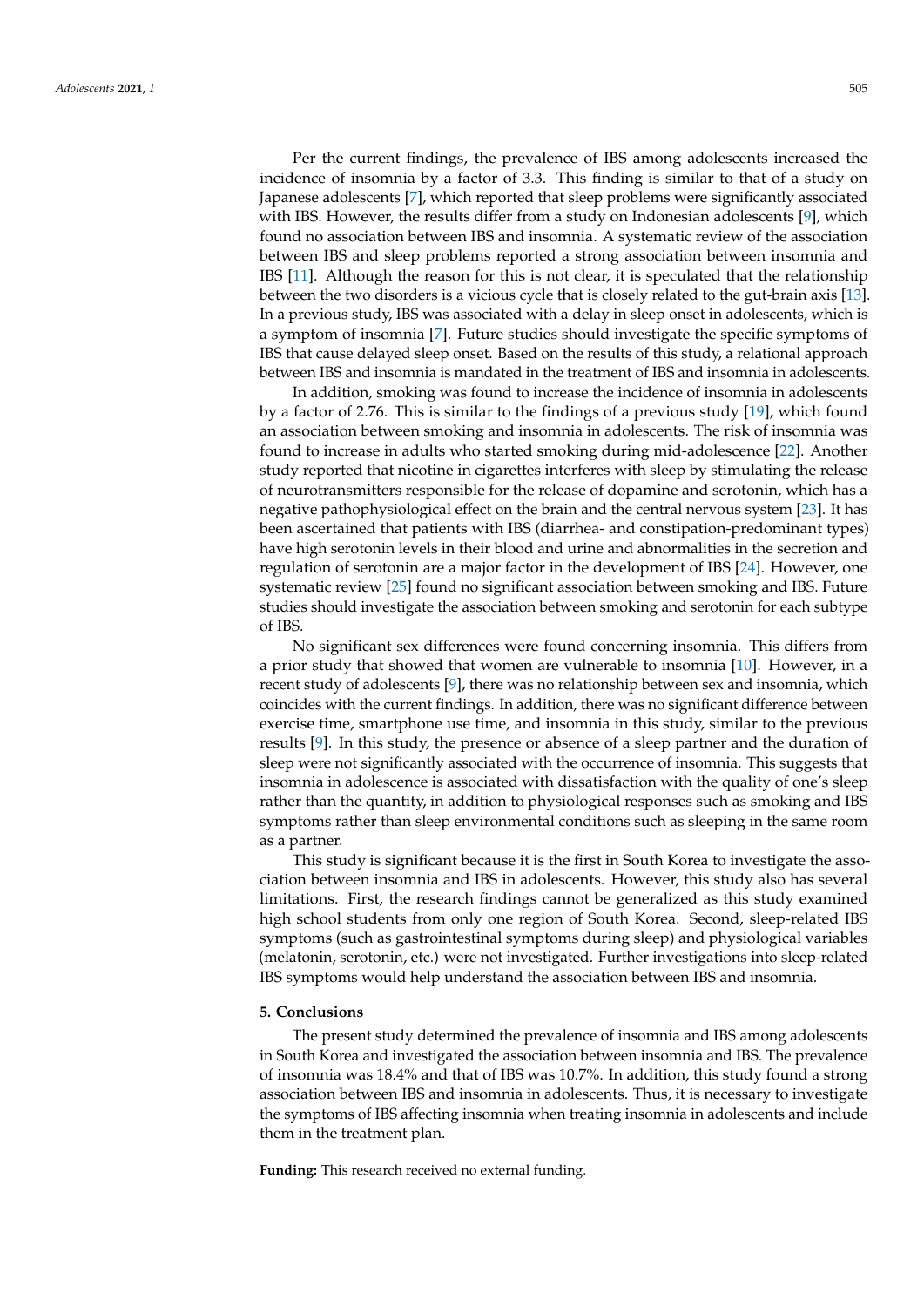**Institutional Review Board Statement:** The study was conducted according to the guidelines of the Declaration of Helsinki and approved by the Institutional Review Board (DIRB-202105-HR-E-06) to which the researcher belongs.

**Informed Consent Statement:** Informed consent was obtained from all subjects involved in the study.

**Data Availability Statement:** The data presented in this study are available on request from the corresponding author. However, to maintain confidentiality, the data are not publicly available.

**Conflicts of Interest:** The author declares no conflict of interest.

# **References**

- <span id="page-6-0"></span>1. American Academy of Sleep Medicine (AASM). *International Classification of Sleep Disorders*; American Academy of Sleep Medicine: Westchester, IL, USA, 2005.
- <span id="page-6-1"></span>2. Kang, S.H.; Yoo, H.K.; Chung, S.; Kim, C.Y. Eveningness, Sleep patterns, Daytime sleepiness and fatigue in Korean male adolescents. *Sleep Med. Psychophysiol.* **2012**, *19*, 89–96.
- <span id="page-6-2"></span>3. Drossman, D.A. The functional gastrointestinal disorders and the Rome III process. *Gastroenterology* **2006**, *130*, 1377–1390. [\[CrossRef\]](http://doi.org/10.1053/j.gastro.2006.03.008) [\[PubMed\]](http://www.ncbi.nlm.nih.gov/pubmed/16678553)
- <span id="page-6-3"></span>4. Han, S.H.; Lee, O.Y.; Bae, S.C.; Lee, S.H.; Chang, Y.K.; Yang, S.Y.; Yoon, B.C.; Choi, H.S.; Hahm, J.S.; Lee, M.H.; et al. Prevalence of irritable bowel syndrome in Korea: Population-based survey using the Rome II criteria. *J. Gastroenterol. Hepatol.* **2006**, *21*, 1687–1692. [\[CrossRef\]](http://doi.org/10.1111/j.1440-1746.2006.04269.x) [\[PubMed\]](http://www.ncbi.nlm.nih.gov/pubmed/16984590)
- <span id="page-6-4"></span>5. Lovell, R.M.; Ford, A.C. Global prevalence of and risk factors for irritable bowel syndrome: A meta-analysis. *Clin. Gastroenterol. Hepatol.* **2012**, *10*, 712.e4–721.e4. [\[CrossRef\]](http://doi.org/10.1016/j.cgh.2012.02.029)
- <span id="page-6-5"></span>6. Zhou, H.-Q.; Yao, M.; Chen, W.B.; Sun, M.F.; Cheng, G.Y.; Chen, Y.P.; Li, D.G. High prevalence of irritable bowel syndrome with poor sleep quality in children and adolescents in Shanghai. *Sleep Biol. Rhythm.* **2012**, *10*, 179–186. [\[CrossRef\]](http://doi.org/10.1111/j.1479-8425.2012.00535.x)
- <span id="page-6-18"></span>7. Yamamoto, R.; Kaneita, Y.; Osaki, Y.; Kanda, H.; Suzuki, K.; Higuchi, S.; Ikeda, M.; Kondo, S.; Munezawa, T.; Ohida, T. Irritable bowel syndrome among Japanese adolescents: A nationally representative survey. *J. Gastroenterol. Hepatol.* **2015**, *30*, 1354–1360. [\[CrossRef\]](http://doi.org/10.1111/jgh.12974) [\[PubMed\]](http://www.ncbi.nlm.nih.gov/pubmed/25868086)
- 8. Choi, J. Clinical manifestations of irritable bowel syndrome and relationship between stress, family function and irritable bowel syndrome in high school students. *J. Korean Acad. Fam. Med.* **1996**, *17*, 11–21.
- <span id="page-6-6"></span>9. Noor, L.I.K.; Bakri, A.; Soejadhi, R.; Kesuma, Y. Association between irritable bowel syndrome and sleep disturbance in adolescents. *Adolesc. Health Med. Ther.* **2020**, *11*, 73–77.
- <span id="page-6-7"></span>10. de Zambotti, M.; Goldstone, A.; Colrain, I.M.; Baker, F.C. Insomnia disorder in adolescence: Diagnosis, impact, and treatment. *Sleep Med. Rev.* **2018**, *39*, 12–24. [\[CrossRef\]](http://doi.org/10.1016/j.smrv.2017.06.009) [\[PubMed\]](http://www.ncbi.nlm.nih.gov/pubmed/28974427)
- <span id="page-6-8"></span>11. Tu, Q.; Heitkemper, M.M.; Jarrett, M.E.; Buchanan, D.T. Sleep disturbances in irritable bowel syndrome: A systematic review. *Neurogastroenterol. Motil.* **2017**, *29*, e12946. [\[CrossRef\]](http://doi.org/10.1111/nmo.12946)
- <span id="page-6-9"></span>12. Morito, Y.; Aimi, M.; Ishimura, N.; Shimura, S.; Mikami, H.; Okimoto, E.; Sato, S.; Ishihara, S.; Kushiyama, Y.; Katsube, T.; et al. Association between sleep disturbances and abdominal symptoms. *Intern. Med. J.* **2014**, *53*, 2179–2183. [\[CrossRef\]](http://doi.org/10.2169/internalmedicine.53.2591)
- <span id="page-6-10"></span>13. Wang, B.; Duan, R.; Duan, L. Prevalence of sleep disorder in irritable bowel syndrome: A systematic review with meta-analysis. *Saudi J. Gastroenterol.* **2018**, *24*, 141–150. [\[PubMed\]](http://www.ncbi.nlm.nih.gov/pubmed/29652034)
- <span id="page-6-11"></span>14. Bastien, C.H.; Vallieres, A.; Morin, C.M. Validation of the Insomnia Severity Index as an outcome measure for insomnia research. *Sleep Med.* **2001**, *2*, 297–307. [\[CrossRef\]](http://doi.org/10.1016/S1389-9457(00)00065-4)
- <span id="page-6-12"></span>15. Cho, Y.W.; Song, M.L.; Morin, C.M. Validation of a Korean version of the Insomnia Severity Index. *J. Clin. Neurol.* **2014**, *10*, 210–215. [\[CrossRef\]](http://doi.org/10.3988/jcn.2014.10.3.210)
- <span id="page-6-13"></span>16. Morin, C.M.; Belleville, G.; Bélanger, L.; Ivers, H. The Insomnia Severity Index: Psychometric indicators to detect insomnia cases and evaluate treatment response. *Sleep* **2011**, *34*, 601–608. [\[CrossRef\]](http://doi.org/10.1093/sleep/34.5.601) [\[PubMed\]](http://www.ncbi.nlm.nih.gov/pubmed/21532953)
- <span id="page-6-14"></span>17. Hyams, J.S.; Di Lorenzo, C.; Saps, M.; Shulman, R.J.; Staiano, A.; van Tilburg, M. Functional disorders: Children and adolescents. *Gastroenterol* **2016**, *150*, 456–1468. [\[CrossRef\]](http://doi.org/10.1053/j.gastro.2016.02.015) [\[PubMed\]](http://www.ncbi.nlm.nih.gov/pubmed/27144632)
- <span id="page-6-15"></span>18. Han, Y.J.; Lee, S.H.; Lee, Y.J. A study on the influence of irritable bowel syndrome on dietary habits and fatigue in children and adolescents. *J. Korean Oriental Pediatr.* **2017**, *31*, 1–13.
- <span id="page-6-16"></span>19. Zhang, J.; Chan, N.Y.; Lam, S.P.; Li, S.X.; Liu, Y.; Chan, J.W.; Kong, A.P.S.; Ma, R.C.; Chan, K.C.; Li, A.M.; et al. Emergence of sex differences in insomnia symptoms in adolescents: A large-scale school-based study. *Sleep* **2016**, *39*, 1563–1570. [\[CrossRef\]](http://doi.org/10.5665/sleep.6022)
- <span id="page-6-17"></span>20. Gerber, M.; Lang, C.; Lemola, S.; Colledge, F.; Kalak, N.; Holsboer-Trachsler, E.; Pühse, U.; Brand, S. Validation of the German version of the Insomnia Severity Index in adolescents, young adults and adult workers: Results from three cross-sectional studies. *BMC Psychiatr.* **2016**, *16*, 174. [\[CrossRef\]](http://doi.org/10.1186/s12888-016-0876-8) [\[PubMed\]](http://www.ncbi.nlm.nih.gov/pubmed/27245844)
- <span id="page-6-19"></span>21. Saps, M.; Velasco-Benitez, C.A.; Langshaw, A.H.; Ramírez-Hernández, C.R. Prevalence of functional gastrointestinal disorders in children and adolescents: Comparison between Rome III and Rome IV criteria. *J. Pediatr.* **2018**, *199*, 212–216. [\[CrossRef\]](http://doi.org/10.1016/j.jpeds.2018.03.037)
- <span id="page-6-20"></span>22. Brook, J.S.; Zhang, C.; Seltzer, N.; Brook, D.W. Insomnia in adults: The impact of earlier cigarette smoking from adolescence to adulthood. *J. Addict. Medi.* **2015**, *9*, 40. [\[CrossRef\]](http://doi.org/10.1097/ADM.0000000000000083)